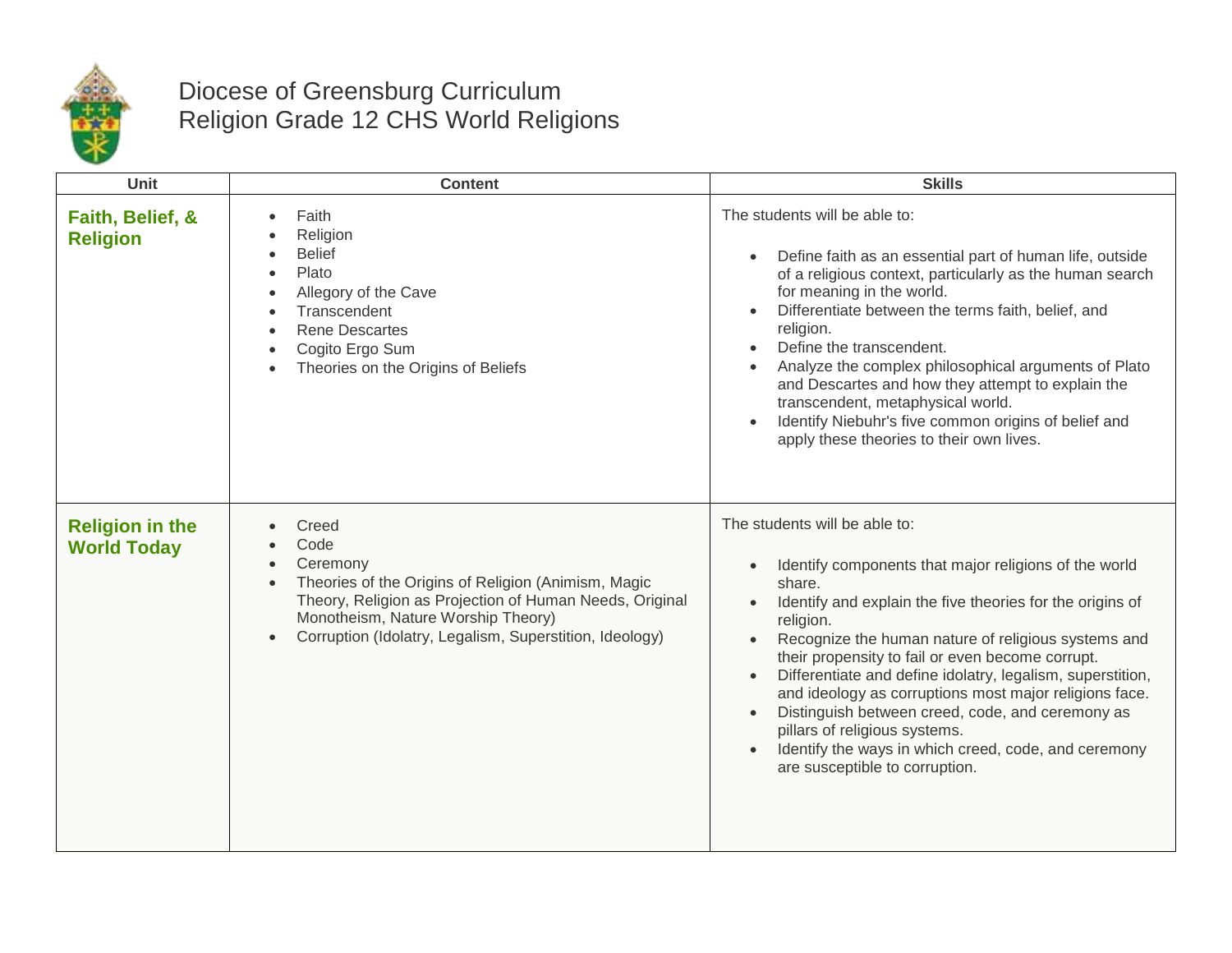| Unit                | <b>Content</b>                                                                                                                                                                                                                                                                                                                                                                   | <b>Skills</b>                                                                                                                                                                                                                                                                                                                                                                                                                                                                                                                                                                                                                                                                                                                                                                                                                                   |
|---------------------|----------------------------------------------------------------------------------------------------------------------------------------------------------------------------------------------------------------------------------------------------------------------------------------------------------------------------------------------------------------------------------|-------------------------------------------------------------------------------------------------------------------------------------------------------------------------------------------------------------------------------------------------------------------------------------------------------------------------------------------------------------------------------------------------------------------------------------------------------------------------------------------------------------------------------------------------------------------------------------------------------------------------------------------------------------------------------------------------------------------------------------------------------------------------------------------------------------------------------------------------|
| <b>Judaism</b>      | Tanakh - (Torah, Nevi'ium, Ketuvium, Talmud)<br>٠<br>Shema<br>Abraham, Moses, David<br>Exodus<br>Yahweh<br>Kashrut/Kosher<br>Synagogue (Bimah, Shabbot, Chazaan, Nair Tamid,<br>Aaron ha Kodesh, Mezuzah)<br>Rabbi<br>$\bullet$<br>Jewish Dress (Yarmulke, Tallit, Phylacteries, Tzit-tzit)<br>Shield of David<br>$\bullet$<br>Sects of Judaism - Orthodox, Conservative, Reform | The student will be able to:<br>Identify the Tanakh as the Jewish Bible<br>$\bullet$<br>Differentiate between the different sections of the<br>Tanakh<br>Recognize the Shema as the core belief of Judaism<br>$\bullet$<br>Identify prominent Old Testament figures that are<br>shared by both Jews & Christians<br>Compare and contrast the importance of the Exodus in<br>$\bullet$<br>both Christian & Jewish contexts<br>Define and identify the different parts of the synagogue<br>$\bullet$<br>and the Jewish liturgy<br>Examine the Jewish diet and the challenges it presents<br>$\bullet$<br>to a believer in the western world<br>Identify the shield of David as the symbol of Judaism<br>$\bullet$<br>Differentiate between the different sects Orthodox,<br>Conservative, and Reform                                              |
| <b>Christianity</b> | <b>Hypostatic Union</b><br>$\bullet$<br><b>Historical Jesus</b><br>Christology<br>The Way<br>Peter, Paul, & Stephen<br>Pentecost<br><b>Hebrews &amp; Hellenists</b><br><b>Christian Missions</b>                                                                                                                                                                                 | Students will be able to:<br>Describe the mystery of Jesus's human and divine<br>$\bullet$<br>nature as a defining factor of Christian faith.<br>Compare and contrast the religious and historical<br>$\bullet$<br>significance placed on Jesus's life in history and the<br>Gospels<br>Recognize that Christianity was founded on the<br>principal of actions reflecting beliefs as part of a "new<br>way" of life<br>Articulate the roles of Peter, Paul, and Stephen in the<br>development of the Christian faith immediately after<br>Jesus<br>Examine the Jewish roots of the Christian feast of<br>Pentecost<br>Compare and contrast early factions within the<br>development of Christianity<br>Recognize the missionary work of the followers of<br>Jesus in the early Church and the impact St. Paul had<br>on the spread of the faith |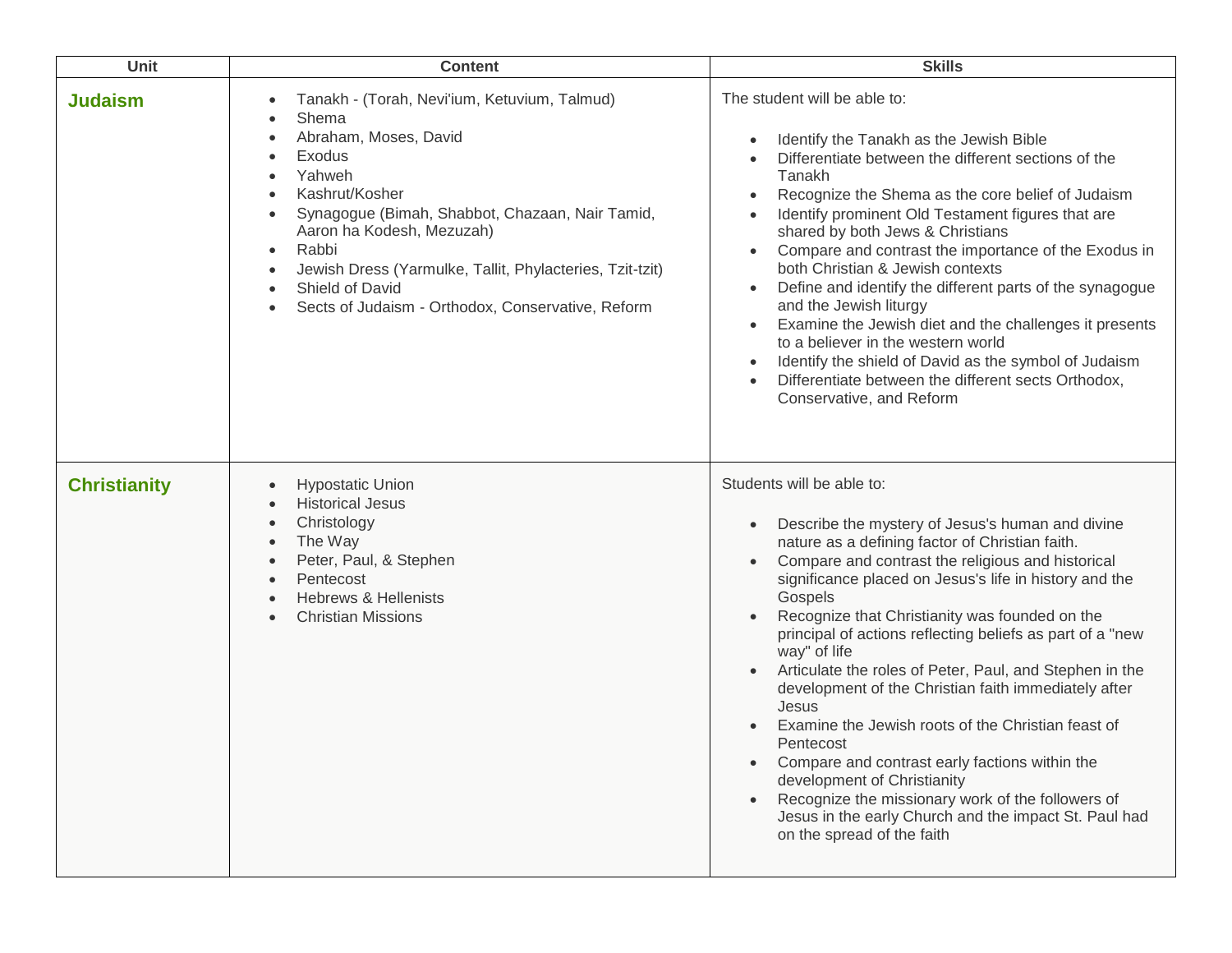| Unit            | <b>Content</b>                                                                                                                                                                                                                                                   | <b>Skills</b>                                                                                                                                                                                                                                                                                                                                                                                                                                                                                                                                                                                                                                                                                                                                                                                                                                                                                                                                        |
|-----------------|------------------------------------------------------------------------------------------------------------------------------------------------------------------------------------------------------------------------------------------------------------------|------------------------------------------------------------------------------------------------------------------------------------------------------------------------------------------------------------------------------------------------------------------------------------------------------------------------------------------------------------------------------------------------------------------------------------------------------------------------------------------------------------------------------------------------------------------------------------------------------------------------------------------------------------------------------------------------------------------------------------------------------------------------------------------------------------------------------------------------------------------------------------------------------------------------------------------------------|
|                 |                                                                                                                                                                                                                                                                  |                                                                                                                                                                                                                                                                                                                                                                                                                                                                                                                                                                                                                                                                                                                                                                                                                                                                                                                                                      |
| <b>Islam</b>    | Muslim<br>$\bullet$<br>5 Pillars of Islam<br>Shahadah<br>Salaht<br>Zakaht<br>Hajj<br>Sawm<br>Muhammad<br>Quran<br>Jihad<br>Mosque<br>Halal<br>Haram<br>Sunni<br>Shi'ite                                                                                          | Students will be able to:<br>Differentiate between the terms Islam and Muslim<br>$\bullet$<br>Recognize and define the Five Pillars of Islam as core<br>$\bullet$<br>beliefs of the religion<br>Recite the words of the Shahadah<br>$\bullet$<br>Identify Salaht, Zakaht, and Sawm as duties that faithful<br>Muslims complete.<br>Describe the lifelong commitment to the Hajj<br>$\bullet$<br>Examine and paraphrase the life story of Muhammad<br>$\bullet$<br>Define and investigate the Quran<br>$\bullet$<br>Define jihad in the context of Islamic tradition<br>$\bullet$<br>Define and describe the Islamic house of worship and<br>$\bullet$<br>diet<br>Compare and contrast the dominant sects of Islam in<br>the world today                                                                                                                                                                                                              |
| <b>Hinduism</b> | <b>Brahman</b><br>$\bullet$<br>Atman<br>Moksha<br>$\bullet$<br>Samsara<br>Darma andKarma<br>$\bullet$<br>Aryan<br><b>Caste System</b><br>Vedas, Upanishads, Bhagavad Gita<br><b>Bhakti Marga</b><br>Trimurti<br>Brama, Shiva, Vishnu<br>Yoga System<br>$\bullet$ | Students will be able to:<br>Articulate the four core beliefs of Hinduism<br>$\bullet$<br>Recognize Brahman as the divine reality or essence in<br>$\bullet$<br>Hinduism<br>Define Atman as the human soul through which all<br>$\bullet$<br>people connect to the divine reality<br>Compare and contrast the goal of Moksha with<br>$\bullet$<br>Christian thought on the afterlife.<br>Interpret the Hindu belief of Samsara and the<br>$\bullet$<br>misconceptions associated with reincarnation<br>Compare and contrast Dharma and Karma as key<br>$\bullet$<br>elements of morality in Hindu culture<br>Analyze the efficiency of the Caste System in India for<br>$\bullet$<br>both the ancient and modern Hindu worldview<br>Understand the history of the Aryan people and their<br>$\bullet$<br>role in the development of Hinduism<br>Examine the Vedas, Upanishads, and Bhagavad Gita<br>$\bullet$<br>as the scriptural roots of Hinduism |